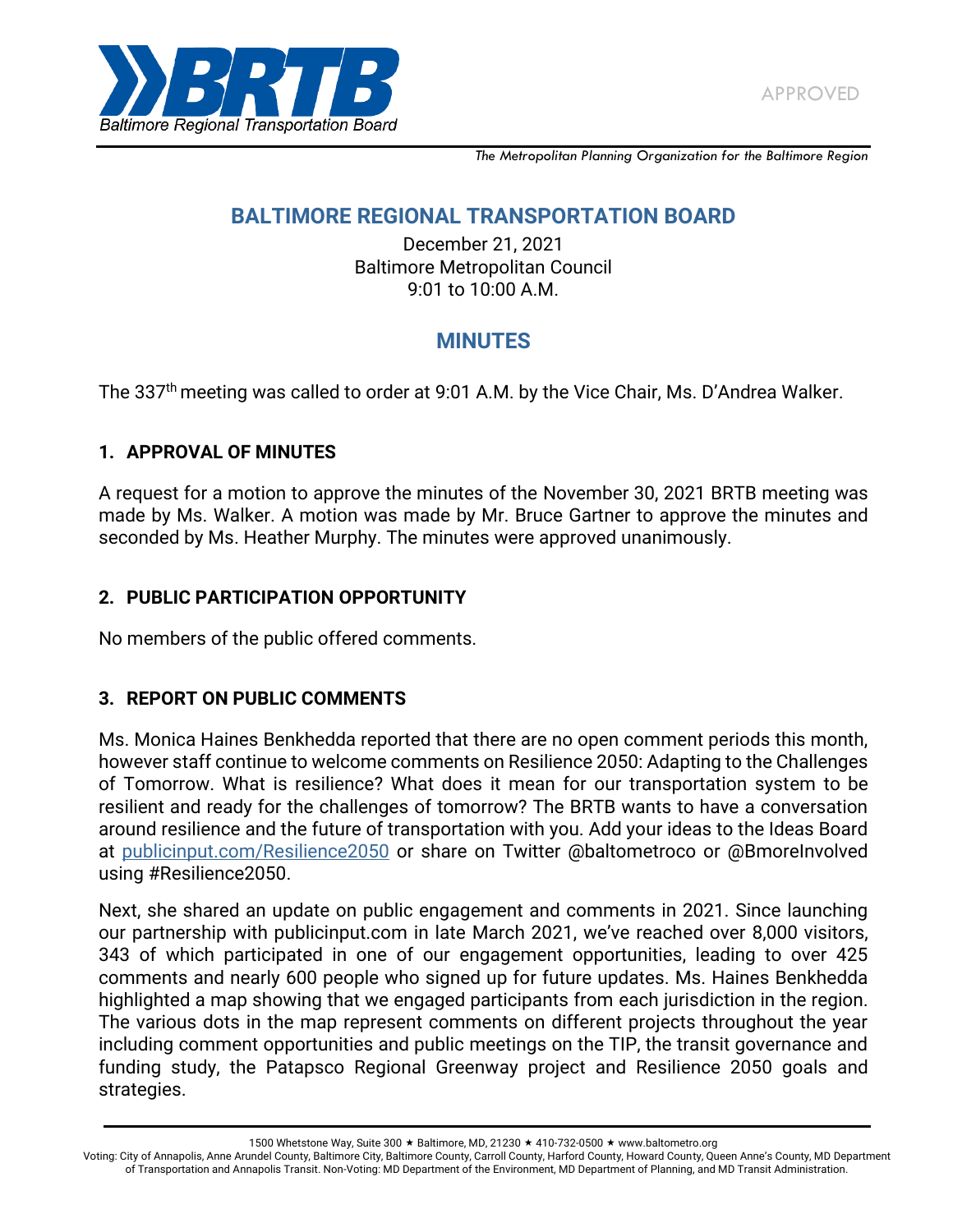Looking ahead, 2022 will be busy with opportunities for public engagement.

Activities early in the year include: Launching the BRTB Virtual Panel and recruiting 40-50 members to serve, and the release of the 2022-2023 UPWP Addendum. BMC will also be promoting public engagement in focus area projects: the U.S. 40 - Aberdeen to Havre de Grace Land Use and Transportation Study; a study on Transportation Issues in Historic Town Centers; and another segment of the Patapsco Regional Greenway – Guinness Open Gate Brewery to Southwest Area Park.

In the spring, we will seek comments on the next TIP and Air Quality Conformity and we will celebrate the 25th anniversary of Bike to Work.

Also in 2022, look for an update to our Public Participation Plan and a 45 day comment period for that, as well as a series of informative papers as part of our process to develop Resilience 2050: Adapting to the Challenges of Tomorrow.

#### *[Handout: Public Involvement Report for December 2021]*

### **4. REPORT FROM THE TECHNICAL COMMITTEE**

Mr. Joel Gallihue reported the following from the December TC meeting:

- TIP amendment requests were requested by Howard County and Carroll County. Howard County requested to add reconstruction of the bridge on Union Chapel Road over Cattail Creek to the TIP and Carroll County is requesting to add two bridges to the TIP. One bridge is at Upper Beckleysville Road over Murphy Run and the other is at Patapsco Road over the East Branch Patapsco River. The TC recommends approval of these requests.
- BMC staff presented an ARC GIS storymap on 2020 residential building permit activity. The map showed the locations of the region's top-10 most prolific residential developments in the region, highlighting the unit types and scale of each of the projects. Also presented were the top-5 most prolific residential developments in each jurisdiction, showing the location, unit types and scale of each. *<https://arcg.is/0GLPSq>*
- BMC staff discussed results from the 2018-2019 Maryland Travel Survey (MTS) relating to an analysis of daily travel in the Baltimore region. Staff noted that the use of a particular travel mode varied significantly by jurisdiction, as well as trip purpose also varied significantly by jurisdiction.
- Public Participation Plan Update staff shared an overview of plans to update the BRTB's Public Participation Plan (PPP) in 2022. A proposed schedule was provided and an overview of anticipated changes, including an update to the section on social media, updating the section on the PAC, and doing some advance consultation with BRTB members and surveying interested parties. As a note, regulations require a 45-day comment period for the PPP.
- Preview of Safety Data for Annual Performance Measures In advance of the January action item, BMC staff provided an early glimpse of recently released 2020 crash data that will be the basis of upcoming regional safety performance targets.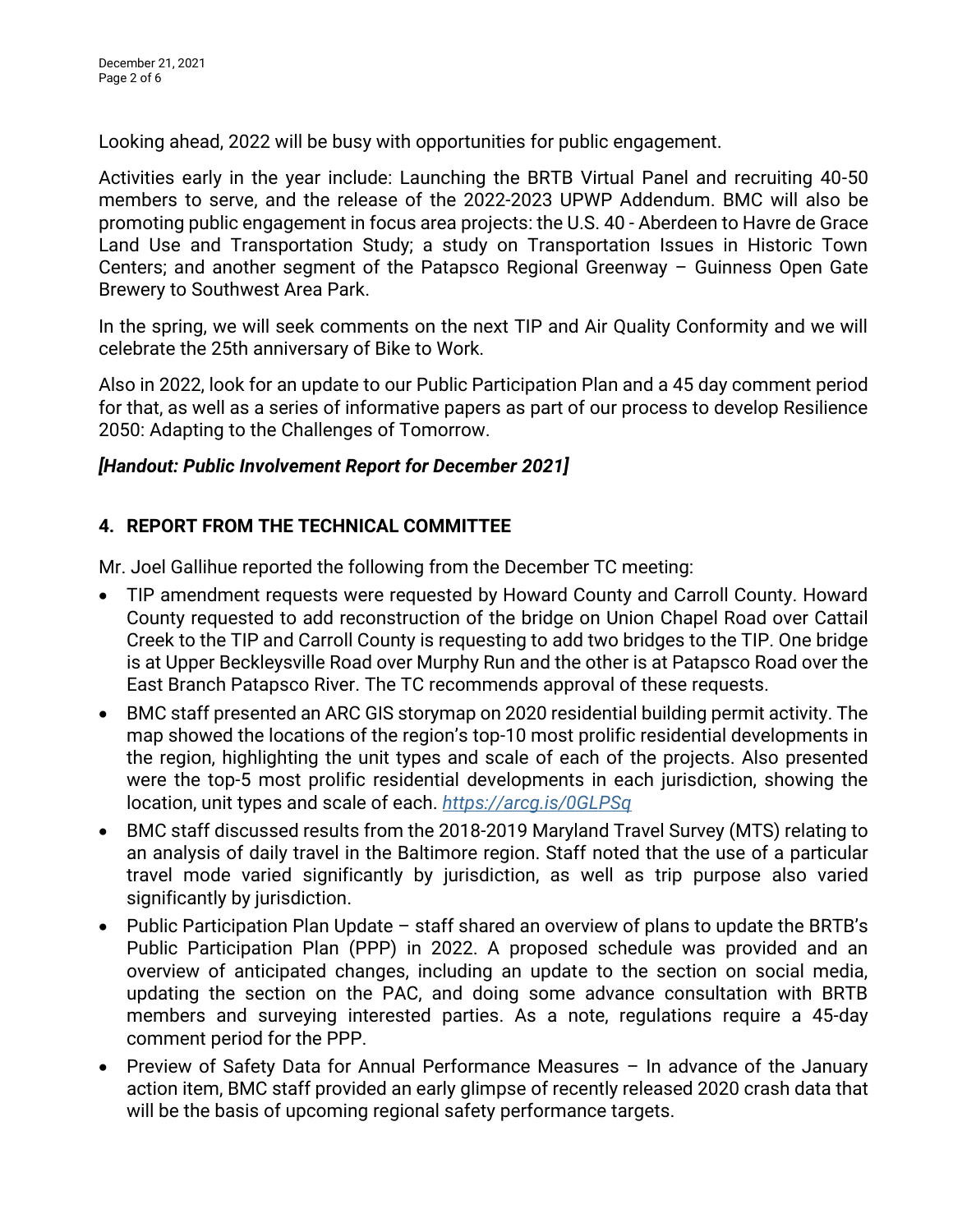*Resilience 2050* Update – BMC staff gave an update on the development of *Resilience 2050*. Key steps include launching the website, adopting regional goals and strategies, financial and socioeconomic forecasts, project submittal and scoring, selection and analysis of the preferred alternative, and release of the draft plan. It was noted that the upcoming call for projects is scheduled for April through June of 2022.

New for this plan is a series of white papers focusing on LRTP topics. BMC staff plan to release a new white paper every 4 to 6 weeks from January 2022 through the release of the draft plan in February 2023. Draft topics are drawn from the metropolitan planning regulations and the requirements for the LRTP.

 Updating the Definition of Low-Income Populations for use in Regional Planning Activities - The TC was briefed on a proposal for an updated definition for low-income populations. Prior analyses defined low-income as households below the poverty level. During the prior LRTP update, the Public Advisory Committee criticized this definition as too low and recommended increasing it. In response, BMC staff reviewed alternative definitions of lowincome populations for use in future analyses including Environmental Justice (EJ) analysis, the Vulnerable Populations Index, and *Resilience 2050* project scoring.

BMC staff reviewed the definition of low-income households utilized by 23 other MPOs. Of these, 11 use the poverty level, 10 use a higher percentage of the poverty level, 1 uses a percentage of Area Median Income, and 1 uses the lowest quartile of households by income.

After reviewing alternatives and practices used by other MPOs, BMC staff recommend 200% of the poverty level as the new definition for low-income populations. This increases the definition of low-income to approximately \$25,000 for a one-adult household and to about \$52,500 for a four-person household. The Technical Committee agreed to move forward with 200% of the poverty level as the definition of low-income populations for use in future analyses.

- Discussion of Topics for the Upcoming UPWP BMS staff shared the results of voting by TC members. That presentation will be given to you later in this meeting.
- Committee members were informed that the 2023-2026 TIP cycle will be beginning soon. A package of information will be distributed in December with the DTS database opening in early January for updates and new projects.
- Members were asked if they want briefings on the results of the CIP review as well as the barriers to Healthy Communities. Both of these tasks included interviews with multiple departments/agencies in each jurisdiction, therefore a briefing can be made available to a group if you request it.
- There was a closed session to discuss release of an RFP for the first RTP Corridor for analysis as well as an overview of the Transportation and Land Use Connection (TLC) grant program and accompanying consultant RFQ.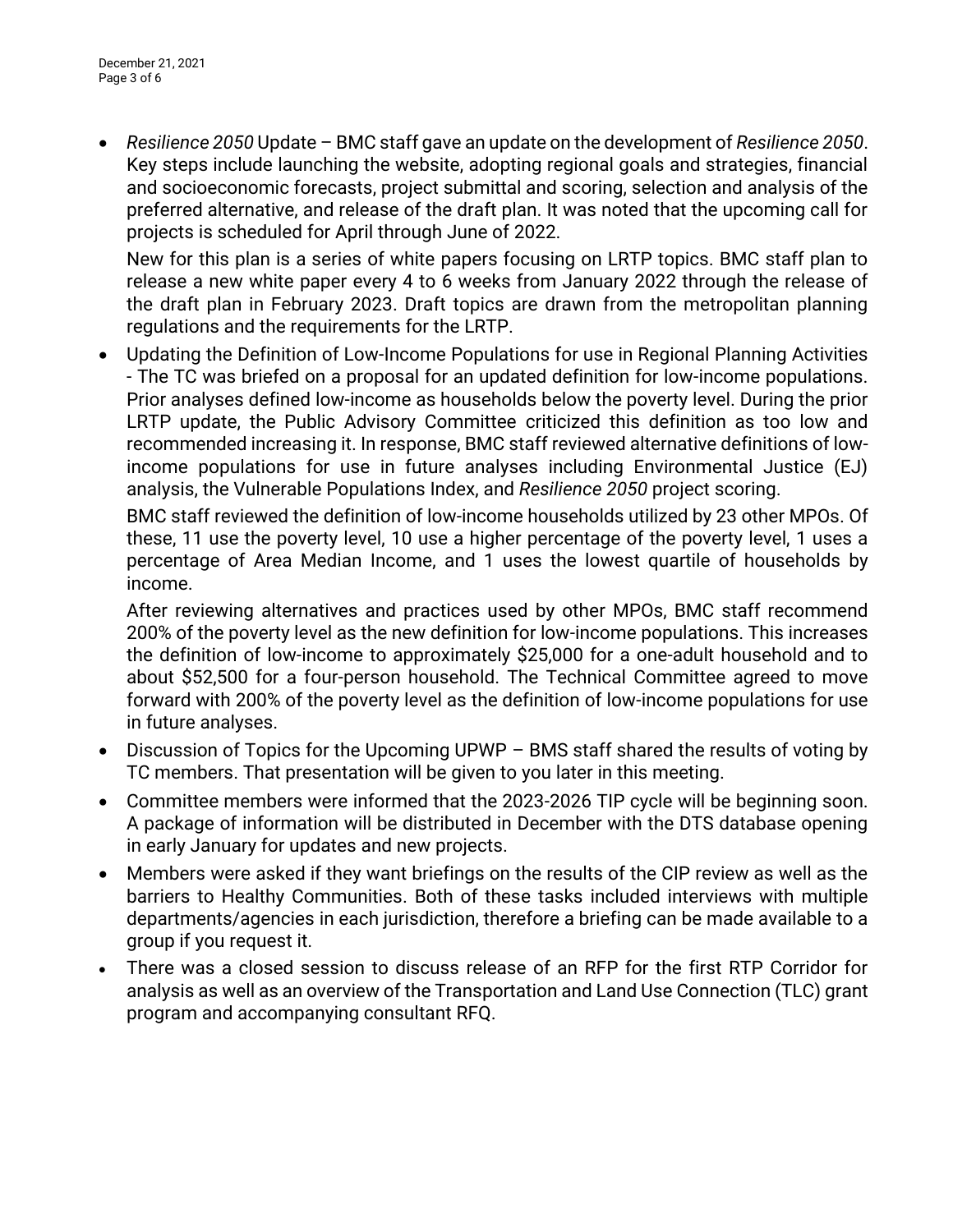#### **5. CONSIDERATION OF APPROVAL OF RESOLUTION #22-8**

Mr. Keith Kucharek introduced Resolution #22-08 which will add three new bridge reconstruction projects to the 2022-2025 TIP; one in Howard County and two in Carroll County. The Interagency Consultation Group has determined that all three of these projects are exempt according to the conformity rule, and the Technical Committee recommended sending the resolution to the BRTB as presented.

Howard County is requesting to add the reconstruction of the bridge on Union Chapel Road over Cattail Creek to the 2022-2025 TIP. The addition of this project is necessary to allow MDOT SHA to prepare and finalize NEPA documents. Mr. David Cookson presented the details of the project. The bridge on Union Chapel Road is currently rated in poor condition. It was determined that reconstruction would be more cost efficient. Federal Surface Transportation Block Grant (STBG) funds will be used as well as local matching funds. Design is scheduled to begin in March 2022 with design completion in February 2023. Advertisement for construction is scheduled for May 2023 with Notice to Proceed in July 2023. Construction completion is anticipated in June 2024. The amendment will add \$900,000 in engineering and \$2.0 million in construction for a total of \$2.9 million to the 2022-2025 TIP.

Carroll County is requesting to add two bridges to the 2022-2025 TIP. The first is the reconstruction of the bridge on Patapsco Road over the East Branch Patapsco River in Carroll County. The second project is the reconstruction of the bridge on Upper Beckleysville Road over Murphy Run. Both projects are necessary to address safety issues resulting from the deterioration of the existing bridges. Mr. Chris Letnauchyn presented the details of these projects. The Patapsco Road Bridge in Finksburg is a 40'-6" single span structure that was reconstructed in 1981. The structure is in overall poor condition and has had temporary remedial work done to keep it open. Engineering for the new bridge is anticipated to be complete in FY 2023 with construction completion expected in FY 2024. The amendment will add \$603,000 in engineering and \$1.266 million in construction for a total of \$1.869 million to the 2022-2025 TIP.

The Upper Beckleysville Road Bridge in Hampstead is a 24'-6" structure built in 1960 with repairs made in 2005. The structure is 1.8 miles from the Hampstead Volunteer Fire Department. The bridge is in overall poor condition and has imposed weight limits and a mandatory three month inspection cycle. The bridge has been deemed unsafe for emergency fire equipment which must detour around the bridge. Engineering is expected to be complete in FY 2023 and construction completion is anticipated in FY 2024. The amendment will add \$580,000 in engineering and \$905,000 in construction for a total of \$1.485 million to the 2022- 2025 TIP.

Ms. Walker asked for any comments or questions. No one requested the opportunity to comment or ask questions. Ms. Walker requested a vote on Resolution #22-8. Ms. Lynda Eisenberg moved approval of Resolution #22-8 and Mr. Gartner seconded the motion. The resolution passed unanimously.

#### *[PowerPoint: TIP Amendments for Carroll and Howard Counties]*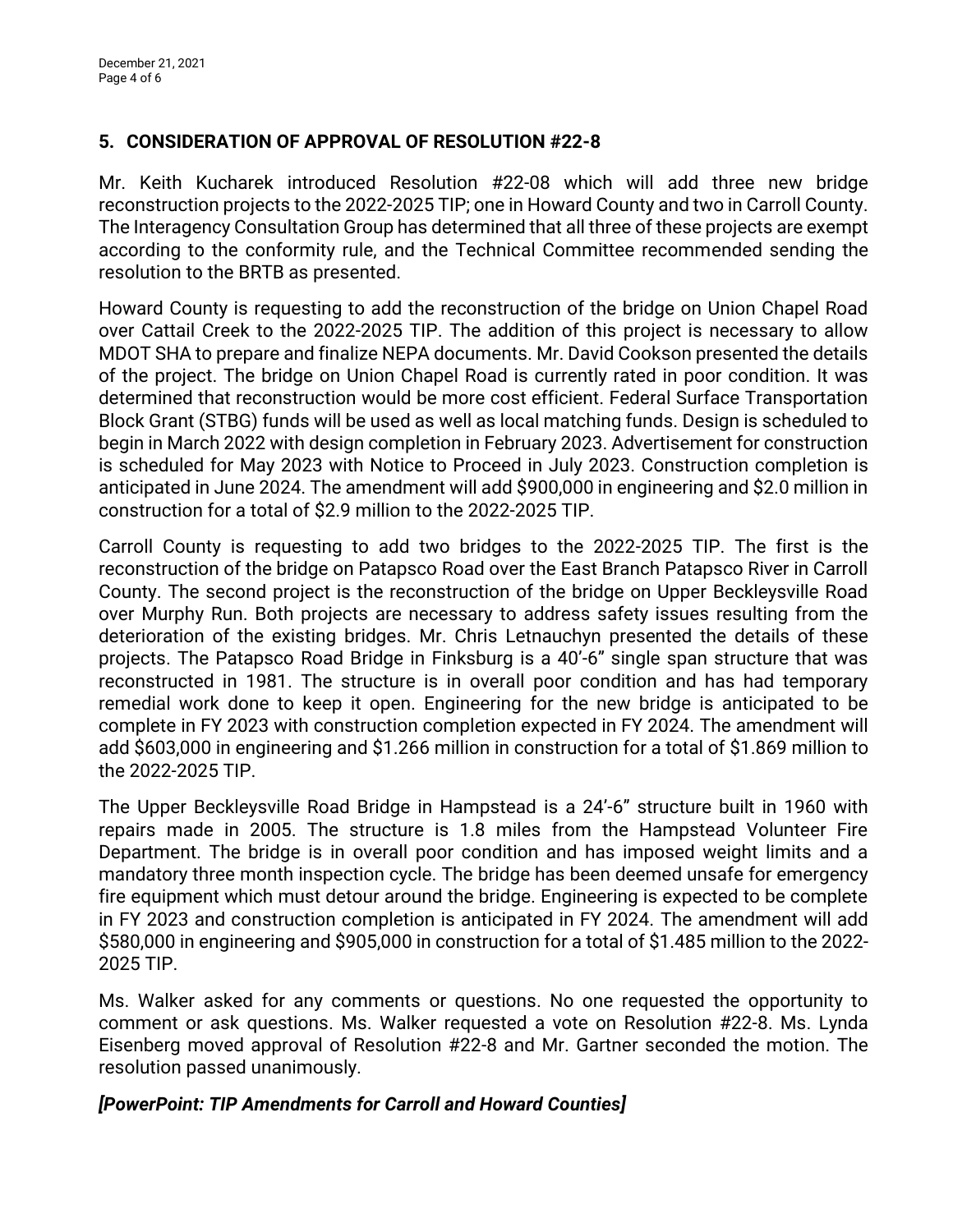# **6. PRESENTATION: INFRASTRUCTURE INVESTMENTS AND JOBS ACT (IIJA)**

Mr. Todd Lang shared slides prepared by AMPO to give members an early glimpse of major programs and funding levels in the IIJA. The IIJA may be rebranded in the near future. The bill was signed into law by the President on November 15, 2021. US DOT is still operating under a continuing resolution which the government is operating under is hampering the rollout.

Guaranteed funding is significantly higher in legacy programs as well as new programs. This does include \$274 Billion additional dollars for transportation. PL funding under both FHWA and FTA is higher. Also higher is STBG and TAP funding. Mr. Lang covered new highway formula programs, including: the carbon reduction program, PROTECT/resiliency, Several key policy changes include: 1) MPOs are required to use 2.5 percent of their PL funds to carry out activities associated with Complete Streets, 2) Increase the maximum number of highway miles a state may designate as critical urban freight corridors (urban designation increase from 75 miles to 150 miles), 3) Expands eligibility under CMAQ to include shared micromobility projects, and a project on a marine highway corridor, connector, or crossing.

Mr. Lang also shared information on several new highway formula programs, including: carbon reduction, PROTECT/resiliency, bridge, and EV charging. Transit funding also increased for these programs: urbanized area formula, state of good repair, competitive bus, and low/no emission buses. New transit programs include: all stations accessibility, electric or low emission ferry program, and ferry service for rural communities.

Estimates for years 2021 and 2022 Maryland apportionments were also shared. The formula programs are based on decades old Census data, for a slow growing state such as Maryland, there is a benefit. New areas include funding for equity based programs. Other areas include broadband, water infrastructure, and aviation. As refined program funding levels become available it will be shared with the members.

# *[PowerPoint: AMPO IIJA Slides]*

# **7. PRESENTATION: FISCAL YEAR 2023 UPWP PROPOSED FOCUS AREAS**

Mr. Lang shared progress the Technical Committee has made in identifying focus areas for consideration in the FY 2023 Addendum to the UPWP. It is intended for the drat FY 2023 Addendum to receive TC approval in February and then be released for a 30-day comment period. A resolution will come before the BRTB at the April meeting.

Priorities were determined via voting after several months of discussion. At this time the top five projects are: 1) safe systems approach for crash prevention, 2) 30% design for bicycle trails, 3) access management plans to advance safety, 4) a vision for an integrated bicycle network, and 5) supporting the LOTS requests for skills and technology assessments. This may include standing up a transit work group. Additional priorities are being scoped and once budgets are developed, a better picture of how many priorities can fit in the UPWP will be known.

# *[PowerPoint: Potential UPWP Priorities]*